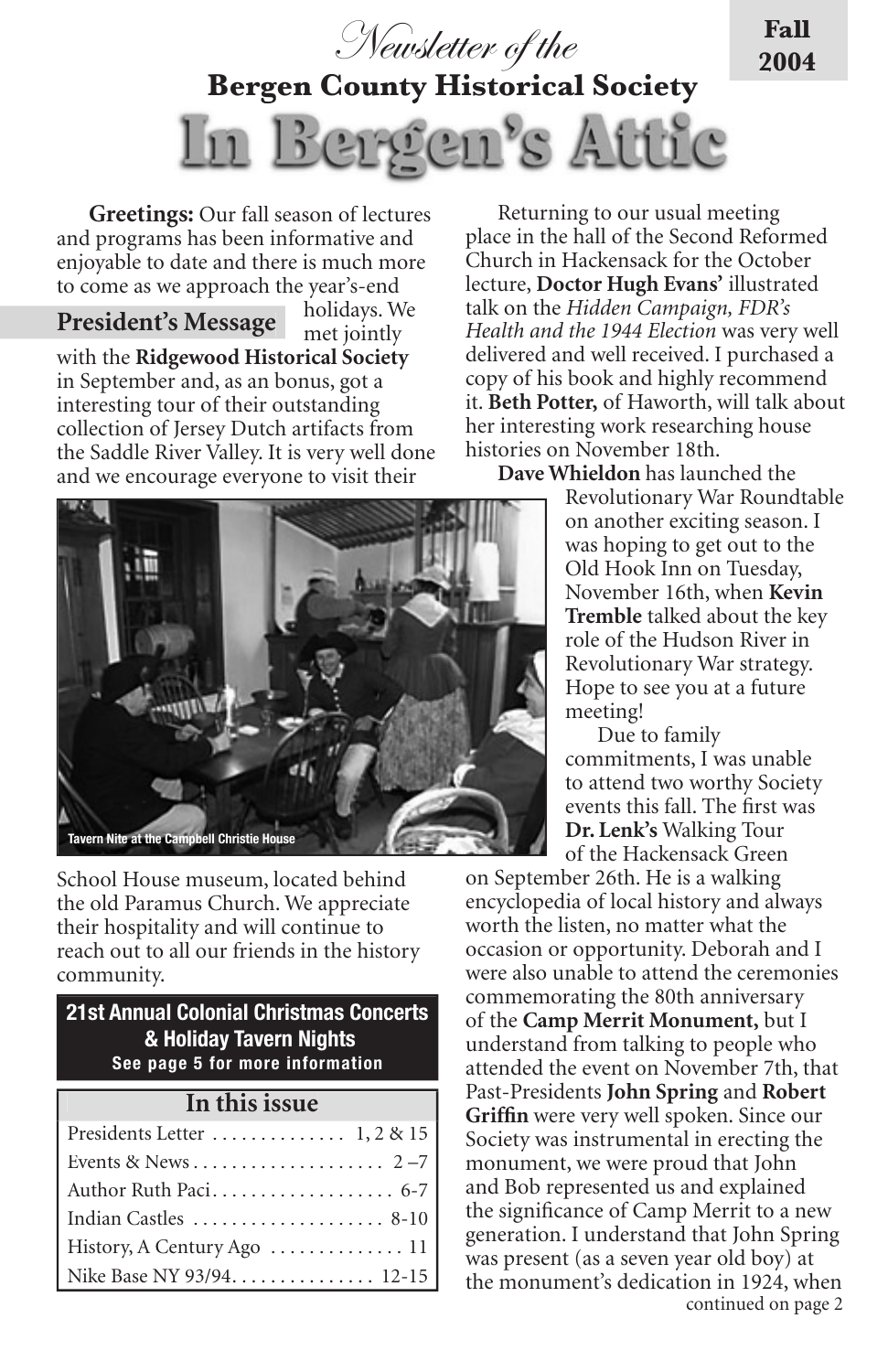General "Black Jack" Pershing spoke. I hope he will write us a description of his memories of that historic event for future publication.

You can read the good news about our continuing success with the Historic New Bridge Landing initiative in another column and I don't want to steal anyone's thunder! I proudly sat with a jubilant Bergen County delegation, including **County Executive Dennis McNerney**  and **River Edge Mayor Peg Watkins**, when **Governor McGreevey** announced Historic New Bridge Landing as one of the new urban state parks at the Great Falls in Paterson. I thought back over all the years to all the people in our Society who have worked and believed for so long in our goal of winning for Historic New Bridge the proper esteem that this great Revolutionary War battleground truly deserves. For those who drive by the old "North Hackensack" **postal substation on Kinderkamack Road, please note that it has been renamed "New Bridge Landing."** After 104 years, New Bridge is back on the map! We particularly thank **HNBLP Commissioner Mary Donohue**, of River Edge, for her outstanding efforts in this and other recent notable achievements.

I want to thank our officers and trustees for their friendly support and advice. Our new treasurer, **Sherri-Lee Mix,** is a godsend — I don't even want to think where we'd be without her. I also appreciate the return of a longtime friend, **Martha Slezak**, who heads our Finance Committee. **Janet Strom** is doing great work as our secretary, handling the incredible volume of incoming mail as mow!<br>continued on page 15

well as preparing and dispensing minutes of our meetings. I am also grateful to everyone who keeps the wheels turning for the Society, week after week, often behind the scenes and without the full credit and appreciation they deserve. I am afraid to begin the litany for fear that I might inadvertently overlook someone, but you have my thanks just the same. We send our best regards to **Joanne Carlino**, **Gail Goldstein** and **Janet Strom's mother**, with wishes for full and speedy recovery. Joanne has ably and generously done our school outreach program for several years.

We have revised our holiday special events this year, doing what we have always done well but also trying something a little different. **Linda Russell & Companie** will present their Colonial Christmas Concerts on December 11th and 18th. We hope to see all of you who have made this very special piece of musical theater a part of your holiday tradition. It is a great opportunity to meet and to catch up with so many good friends. Thanks to the special efforts of **Denise Piccino** (with a little help from her friends!), we will host our **first Holiday Tavern Nights on December 12th and 19th** at the Black Horse Inn in the Campbell-Christie House! The tavern nights will begin with Linda Russell providing a short (approximately 20-minute) musical presentation on Tavern Lore in the Steuben House. Our guests will then enjoy some light tavern fare to further musical accompaniment and other social entertainments in our newly furnished tavernhouse. Seating for all these holiday events is limited, so please get your tickets now!

### **NEW IN THE BCHS LIBRARY!**

 The new three-volume *DAR Patriot Index*, 2003 edition. This exhaustive compendium, much updated and expanded, is the definitive source on Revolutionary War patriots.

# **THE DEMAREST FAMILY GENEALOGY**

 Contributions of family data are still being accepted for the December 2005 edition of the Demarest genealogy. Contact **Nancy Morrison**, The Demarest Genealogical Society, at NMorr1@aol.com or 316 Howard Avenue, Fair Lawn, NJ 07410.



**DEP Commissioner Bradley Campbell, River Edge Mayor Margret Watkins, former Governor McGreevy, Mary Donohue, HNBL Commission member, and Robert Griffin, HNBL Commission Chairman.** 

# New State Park at Historic New Bridge Landing

On October 21st, **Governor James McGreevey** announced the **establishment of three new State Parks, one at the Great Falls in Paterson, one to combine several existing park sites in Trenton, and one at Historic New Bridge Landing (HNBL).** The new parks fulfill the Governor's promise to create at least two so-called urban parks within the state. We regard the new designation of Historic New Bridge Landing as a State Park to be a critical "next" step in our move to make HNBL the outstanding national historic landmark we all know it to be.

While no specific new funding or other newly stated initiatives were offered in the Governor's announcement, we can see several immediate benefits to the designation. For example, the State continues to be in negotiation with the owners of the now vacant junkyard next to the Campbell-Christie House. The new designation will strengthen our bargaining position, by making it more difficult for a private buyer to counter-offer. Being designated a State Park will also enable us to more fully utilize the professional skills of the Div. of Parks' staff in Trenton. In addition, there is another privatelyowned site in New Milford that we are interested in acquiring, and we hope to re-open negotiations for that property as well.

With state ownership comes the promise of better funding for planning and building a much-needed visitor's center and other public facilities. Presently, HNBL falls under the jurisdiction of Ringwood State Park, in Passaic Co. We now hope to have our own identity and budget authority within the State Div. of Parks. Further along, we can envision our own maintenance capability, on-site management and administration.

Finally, we think this represents the fulfillment of a long-neglected need for greater attention by the State to the wants of heavily urbanized areas, especially those in the northern parts of the state. HNBL offers a wonderful combination of attributes that appeal both to people's spiritual needs for outdoor recreation and nature as well as to their more intellectual needs for historical research and education. Both can now be addressed in an effective and comprehensive way by the State. - Bob Griffin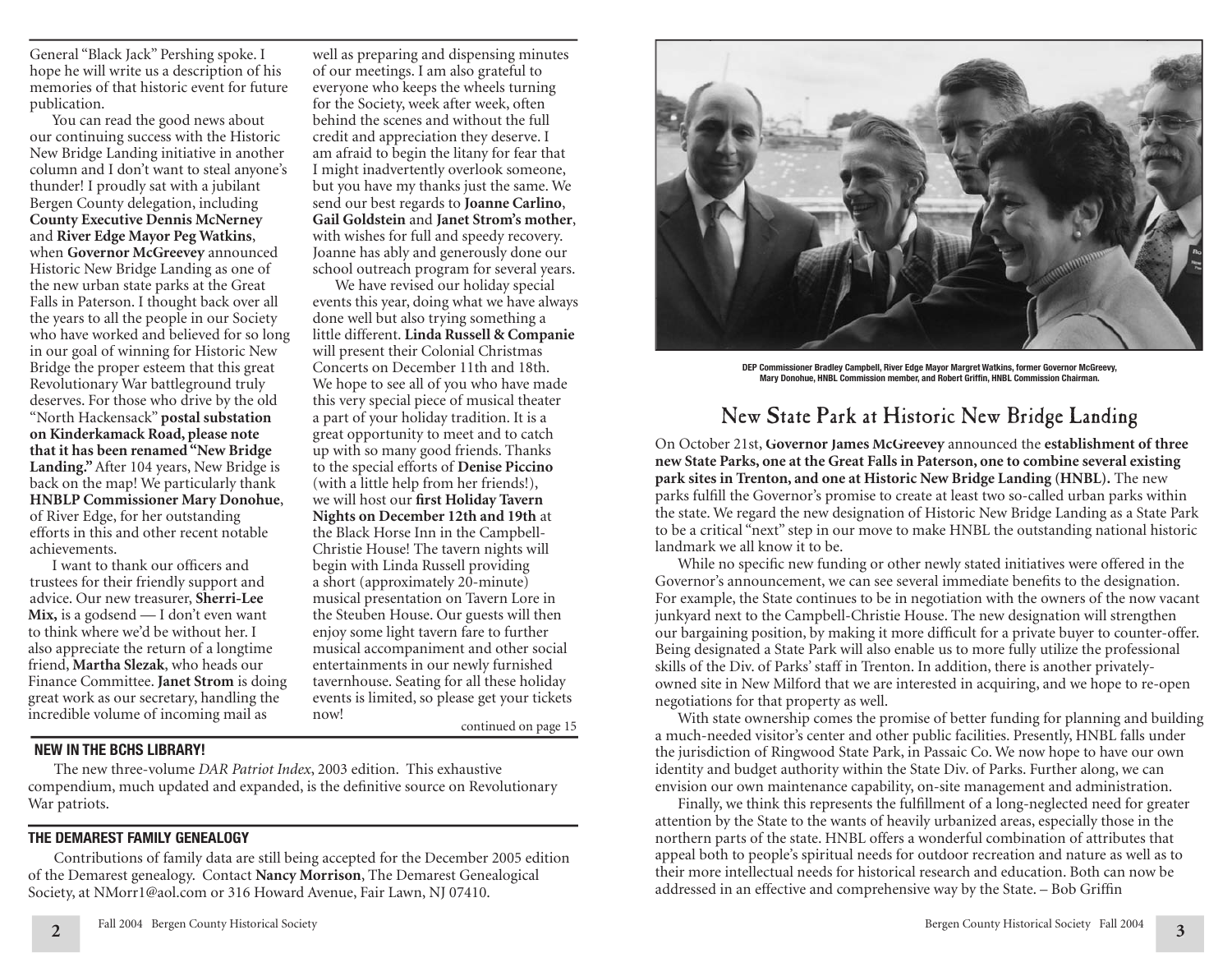#### **The Black Horse Tavern (Aka Campbell Christie House)**

The Tavern is about to turn another corner. Thanks to the hard work of **Louis Fallon, Elizabeth Piccino, Barbara Flurcheck and Denise Piccino**. All of whom spent many hours over 2 weeks – conditioning , staining and assembling the furniture needed to accommodate our future patrons.

There is a lot more to be done. Training for our Christmas tavern nights will be held on Saturday & Sunday–December 5 & 6. **Calling all Docents and Interpreters**. We need your help and serving experience to make our tavern come alive with the atmosphere of colonial Bergen County!!

**Elizabeth's notes:** New Years celebrations of open houses originated with the Dutch. She recalls her mother and father continuing a tradition begun in their home in Sluys.

They served cookies, honeycake, ollibolen. Toast to the New Year were made with genevre, avocaat, Bisschopswyn (punch), with Boerenjougen and Boerenmeisckes, the young farm boy and girl. Submitted by Denise Piccino.

# **HARVEST HAUNT, THE 2004 COLONIAL LANTERN TOUR OF NEW BRIDGE LANDING**

in the area.

played by Sue Shutte, the curator of Steuben House, volunteered to guide the visitors and supplied them with lanterns as they set out on foot. Our visitors were warned that there were British spies in the area and all matter of rogues about. The Continental Army had a patrol of soldiers

Lanterns in hand, the intrepid party started their trek, casting apprehensive looks at the menacing trees and bushes. On they went, encountering a wily British spy, a patrol of American troops who ferreted out the spy, a friendly graveyard keeper and his charges, a fierce group of women pirates, an old lady in the woods

As William Shakespeare wrote *"The plays the thing"* and so it was on October 30, 2004, an autumn evening with mist rising from the Hackensack River as eighty visitors attended the three Bergen County Historical Society's performances of a "Harvest Haunt". A better title for these Colonial vignette plays might be "Colonial Lantern Tour of New Bridge Landing," but no matter. Under the able direction of Ms. Tina Ishihara over twenty-five re enactors in period attire performed for the audience, showing our visitors how perilous life and travel were in Colonial America. Tina deserves three huzzahs for her successful effort in the production

and direction of these plays, which brought history alive for our guests.

At the outset, a messenger arrived, carrying a news report of a battle fought in South Carolina only three weeks earlier, fresh news indeed! A friendly inhabitant,



# **21st Annual Colonial Christmas Concerts Saturday December 11 & 18 - 7 & 8:30 pm**

Our famous, magical holiday concerts with renown singer of colonial & folk music, Linda Russell, includes candlelit tours of our 3 historic houses. Enjoy the warm outkitchen with hearth-cooking demonstrations & hot mulled cider. Suggested Donation: \$15 (\$12 for BCHS members) \$10 children 5-12 yrs (not suitable for smaller children). Tickets must be purchased in advance. Send your check with 1st & 2nd choice of time & date & a SASE to BCHS Colonial Christmas, PO Box 55, River Edge, NJ 07661. No phone sales. Tickets limited. Wear walking shoes. Tickets may also be putchased at the Steuben House, during public hours: Wednesday thru Saturday 10-12, 1-5pm, Sundays, 2-5pm

## **Holiday Tavern Nights Sunday December 12 & 19 – Starts at 5pm thru 8:30pm**

The evening begins at the Steuben House with Linda Russell performing a 20 minute show on tavern lore. Guests will proceed to the Campbell-Christie House for light tavern fare and music. Linda Russell leads the merriment with holiday and tavern songs. Tickets cost \$25 each. Limited to 25 guests each Sunday.

#### **The Society Twelfth Night Party Saturday January 8, 2004 3:00 pm**

Join us for an afternoon of celebration and New Year cheer at Campbell-Christie Tavern, HNBL.

# **St. Nickolas Koekjas Speclulaas (Latin for Mirror)**

The dough is pressed into molds and when released the

picture is the mirror image of the carving in the mold. These cookies are a great favorite in Holland and are

made for the St Nicolas Holiday, December 6. Some of the designs reflect a pre-Christian past but

most of the molds come in 1 lb shapes of a man and woman, known as the "Sweetheart" and "the Suitor," also windmills, and of course St. Nicolaas.

| 1 cup of butter      | 1/2 teaspoon cloves      |
|----------------------|--------------------------|
| 1 cup of brown sugar | 1/4 teaspoon baking soda |
| 2 cups flour         | 1/4 teaspoon salt        |
| 2 teaspoons cinnamon | 1/4 cup sour cream       |
| 1 teaspoon nutmeg    | 1/4 cup chopped almonds  |

Cream butter with the sugar. Sift the flour spices, salt and baking soda and alternately with the sour cream. Add the nuts. The dough will be soft. Divide dough in half. Shape into 2 logs. Wrap in waxed paper and chill overnight.

Slice 1/4 inch thick. Place on cookie sheets about 2 inches apart, as they spread slightly. Bake for 8 minutes at 375°

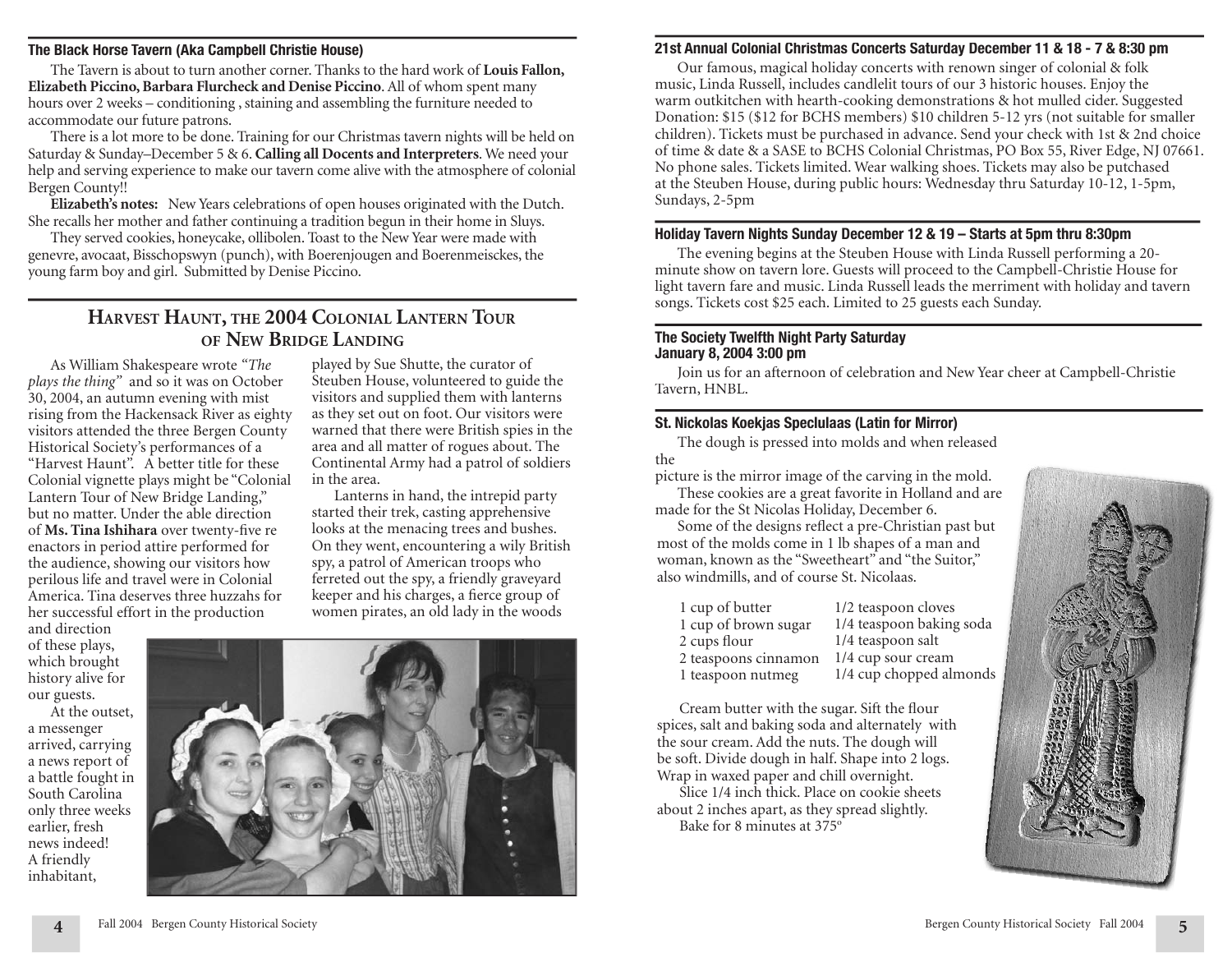# *DEAREST FRIENDS:*

For many years, in a back room of Edgewater's Free Public Library, there stood an aged, brass handled, oak file cabinet, filled to overflowing with old documents. When I first saw it, I was researching a piece I intended to write about Edgewater. Many drawers were filled with old reference material about the State and its environs but one drawer contained some interesting items about Edgewater. Slowly, I opened this stuffed drawer and spotted a tattered folder--simply inscribed *Civil War Letters — Captain Augustus M. Wright.*

With heightened anticipation, I pored over the fragile and faded letters written during the Civil War by Captain Augustus M. Wright, to the



Watkins family of Edgewater, NJ. In the dim light, I was fascinated by the story the letters told and was determined to one day bring these letters to the people of Edgewater.

Upon further examination and research, I discovered that the letters were donated to the Library by Katharine Watkins, granddaughter of the recipient of the letters, Charles Watkins.

Katharine Watkins had given the letters to the then Library Director, Anna (Nancy) Bowman in the 1930s (Miss Bowman served the Library as Director from 1927 for over 30 years). At the time, Miss Bowman was arranging an historical exhibit in the Library, and the *Borough News* of February 1930 reported her as stating, "The Library is beginning modestly what we hope will, one day be an historical museum."

There are over twenty letters and notes in the Watkins Collection written by the Captain, his family, contemporaries, officers, and references to Wright from Civil War diaries.

In his letters Wright tells of the horror of war, the endless marches, the privations lack of food, clothing and sleep — and the courage of his comrades and officers during battle. Captain Wright's mother, sister, and friend Charles Watkins tell the sad story of his wound, death, and his last wish — to be buried in Edgewater.

The letters had to be handled with cotton-glove care and deciphered with a magnifying glass. This work required a full summer of work with frequent time out to consult numerous Civil War histories and historians, reference books, libraries, museums, and battlefields. I also drove to Pennsylvania for a fact-finding trip to the Gettysburg National Museum Park, Battlefield, and Reference Library--to obtain further material on Wright's regiment, and to photograph the regiment's Monument there.

At first, I envisioned publishing a pamphlet or small publication that would contain this first-hand account of Wright's Civil War experience. But, upon further reflection and research I believed a fuller story could be told if I could find out more about the Watkins family of Edgewater, Wright's regiment, Wright's burial place and the Civil War. The inclusion of all this material would result in a 92-page book, entitled *Dearest Friends, A Civil War Soldier Writes to Edgewater, NJ.* 

I found Captain Wright's last resting place to be Edgewater's Old Historic Cemetery but noted, too, that the grave was unmarked. Armed with Wright's muster roll information and other data from the National Archives and Records Administration, Washington, D.C., I applied to the Office of Veterans Affairs also in the District, for a

Civil War white marble headstone for Captain Wright's grave — fulfilling his mother's long-ago stated wish, in a letter (included in *Dearest Friends*), wherein she wrote, April 11, 1865, "…at the earliest opportunity I will come north to have a suitable monument erected in his memory…"

When I was told by the Office of Veterans Affairs that the monument could be engraved and delivered in three months time (I made application in December of 2003), I set about seeing if the Borough would undertake enlarging their Memorial Day Celebration in May 2004 to include the dedication of Captain Wright's headstone and also if I could finish and publish *Dearest Friends* in tandem with the Borough's celebration.

With the encouragement and assistance of Edgewater's Mayor Nancy Merse, the Borough Council, Borough Administrator Harvey Weber–and Edgewater's American Legion Farrell-Huber Post 116, and Veterans of Foreign Wars Post 5420, (who organized the Memorial Day program), a dignified and beautiful ceremony was held in Edgewater's Old Historic Cemetery, this past spring, in honor of all veterans and especially Captain Augustus M. Wright, his headstone being unveiled by members of the two Veteran Posts in the Borough. Afterward, the crowd dispersed to decorate other veterans' graves with American flags, an annual "Flags In" ceremony in Edgewater.

Funding for the printing of *Dearest Friends* was made possible by Edgewater's Free Public Library, donors, and in part by a grant from the Bergen County Department of Parks, Division of Cultural and Historic Affairs and the New Jersey Historical Commission, a Division of Cultural Affairs, in the Department of State through grant funds administered by the Bergen County Department of Parks, Division of Cultural and Historic Affairs.

The book, *Dearest Friends* was released on Memorial Day 2004, and is being sold at Edgewater's Free Public Library, 49 Hudson Avenue, Edgewater, NJ for \$20.00--or by mail, add a dollar for postage.

The book can also be purchased at Borders Book Store, 1642 Schlosser Street, Fort Lee, NJ 07024.

All proceeds from the sale of this book will go towards the cataloging, scanning, and archival care of the Edgewater Library's historic picture collection.

Submitted by Ruth Paci

#### **The A.J. Meerwald Sails the Hudson River Again this Summer**

The A.J. Meerwald returned to Alpine Boat Basin again this summer to help raise money for the Bergen County Historical Society.

The Meerwald, N.J.'s official tall ship, is a restored 1928 two-masted 115 foot oyster schooner out of Bivalve, N.J. She arrived July 30 and took around 45 people out sailing on the Hudson on seven beautiful sails.

Organized by **Kevin Tremble, Martha Lieblich, and Deborah Fisk,** the sails earned over \$2000 for the Historical Society. The Tenafly Nature Center and the Association of New Jersey Environmental Commissions also benefited from the fundraiser.

We even made the society pages of a local glossy magazine!

The guests not only enjoyed a beautiful day on the river, but heard educational talks from the staff of the Meerwald and various speakers knowledgeable about the geology and history of the Hudson River. On Saturday night guests were treated to the bluegrass music of **Rich Rainey and Loretta Meyers.** On Sunday, they heard **Tim Dacey,** Bergen County Administrator, discuss the history of the steamships on the Hudson. Sunday evening's sail featured **Kevin Wright** and his research on the history along the Hudson.

Many thanks to everyone who made this project such an overwhelming success! Submitted by Deb Fisk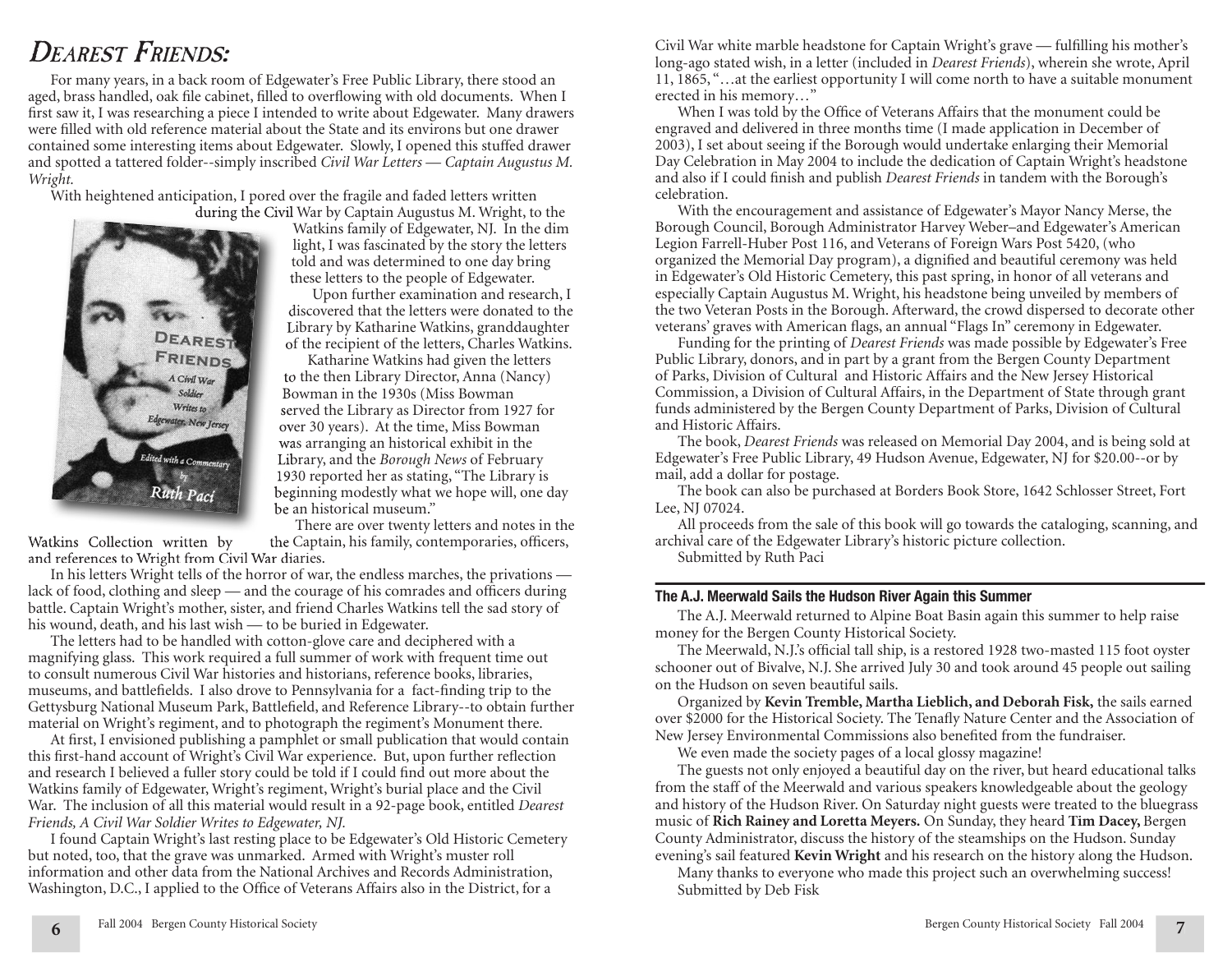# **The Question of Indian Castles**

by Kevin Wright

## **MENACHKHASU: A FORTIFIED PLACE**

The absence of proof is sometimes mistaken for proof of absence. Never having discovered physical evidence of *Indian Castles* or fortifications in New Jersey, noted archeologists have concluded and routinely maintain that the autonomous bands of Algonquianspeaking peoples, now collectively known as the Lenape, did not build such fortifications. The depiction on a seventeenth-century map of a large village fortified with palisades, associated with the Minisinks who



**This illustration from Captain David DeVries' Journal (1644) depicts a Hackensack man and woman. Note the long house just right of center in the background.**

inhabited the Delaware valley north of the Delaware Water Gap, is quite credibly explained as the cartographer's misplaced representation of an Iroquoian fortified village. But if such fortifications did not exist among the Minisinks, then why did three Minisink sachems request a small cannon for their fort from Peter Stuyvesant in August 1663?

For, as the Minutes of the Council of New Netherland indicate, the great Hackensack elder, Oratam, appeared at Fort Amsterdam accompanied by Weswatewchy, Meninger and Wemessamy, chiefs of the Menissincks (i. e., Minisinks), on August 15, 1663. These Minisink sachems, speaking through Oratam, stated "that they have no connection with the Esopus savages regarding the present war." They desired peace with the Dutch, "for

**8**

they are afraid, that the Sinnekus (Senecas) might kill them." Accordingly, the sachems requested "a small piece of ordnance, to use it *in their fort* against the Sinnekus and protect their corn." The Director-General responded that "our small pieces of ordnance had altogether been sent off and the others were too large, to bring into their country and that the Sinnekus were our friends as well as they..."

Writing his *Description of New Netherlands* in 1656, Adriæn Van Der in 1656,Adriæn Van Der Donck mentioned how the Indians fortified "their villages and castles" with " strong firm works, adapted to the places" to protect "against the sudden invasion of their enemies." Villages and towns were often enclosed with such palisaded works, so that large numbers of people could be protected within such defenses,  $47$ surrounded by maize lands and woods.<sup>1</sup> Probably describing the Iroquois, Van Der Donck noted Indian castles surrounding "twenty منسدة or thirty houses," some of these houses measuring "a hundred and eighty yards

long..." Small castles or forts were also built near native plantations to guard women and children "against the sudden irruption of the small marauding parties of their enemies."

According to Van Der Donck, the Indians usually chose "a situation on the side of a steep high hill, near a stream or river, which is difficult of access, except from the water, and inaccessible on every other side, with a level plain on the crown of the hill, which they enclose with a strong stockade work in a singular manner." Large logs, laid upon the ground and frequently firmed by a layer of smaller logs, served as a strong foundation. Two roughly parallel lines of oak palisades were planted in the ground, one line on each side of the log foundation, with their upper ends being crossed and joined. Tree trunks or logs

were then set into the notch formed near the top of the crossed palisades.<sup>2</sup>

In his *Geographia Americæ,* Swedish engineer Peter Lindestrom stated categorically of the Renappi (Lenape) and related tribes of the Delaware Bay, "they know nothing of taxation and they are entirely ignorant of architecture and fortifications." He stated that only the Minquas or Susquehannocks, an Iroquoian people settled upon the lower reaches of the Susquehanna River, used palisades around their dwellings.3 It is important to understand, however, that when Lindestrom referred to the Renappi or Lenape, he was only talking about six neighboring villages, located on lowland flanking the Schuylkill estuary, settled "under six sachems or chiefs, each one commanding his tribe or people under him, and each with its own peculiar language, being several hundred men strong, under each chief, counting women and children, some being stronger, some weaker."<sup>4</sup> He was not referring to the many autonomous bands of Algonquianspeaking peoples dispersed in at least three dialectal groups or familial alliances, extending between the head of tides on the Hudson River and the head of Chesapeake Bay.

The documentary evidence changes as one travels north and east from the tidal reaches of the Delaware River. According to report of Johann De Laet, the Sequins were a tribe residing along the Connecticut River near present-day Windsor in 1614.

The Sequins cultivated maize and "had a village resembling a fort" for protection against their enemies, the neighboring Nawaas. Speaking rather generally in 1625, Van Wassenaer reported that, in times of war, the natives "fortify their tribe or nation with palisades, serving them for a fort, and sally out the one against the other." Sentinels mounted a tree at the center of the fort "to observe the enemy and discharge arrows."5 In 1626, war broke out between the Mohicans and Mohawks; consequently, the Mohicans built a fort opposite Fort Orange. In 1644, "three castles" at Wickquasgeck were "constructed

of plank five inches thick, nine feet high, and braced around with balk full of portholes."6 The place-name *Wiquaeskeck* probably derives from *wiquajek,* meaning "the head of the creek", referring in this instance to the head of the Saw Mill River, near Tarrytown, Westchester County, New York.

# **AN INDIAN CASTLE AT HISTORIC NEW BRIDGE?**

In July 1663, when Oratam, sachem of Hackensack, was asked by the Dutch to sell Old Hackensack Neck, meaning the peninsula between the Overpeck Creek and the Hackensack River now occupied by Ridgefield Park, Bogota and Teaneck, he answered, "that most of the young men of the tribe are out hunting, so that he has not been able to speak with them, but he has talked with the old warriors, who say, that they would not like to sell, preferring to keep a portion of it to plant, for they dare not go further inland for fear of being robbed by their enemies."7 Consequently, the Hackensacks sold only the lower half of the peninsula, extending northward to Cedar Lane in Teaneck, which became known as the Kiersted Patent. They moved from Old Hackensack northward, establishing their villages between along Teaneck Path (now Teaneck Road) and the outlet of French Creek into the Hackensack River at New Bridge. *Uteneyik,* now Teaneck, literally means "villages." And who were the Hackensacks' enemies living further inland? None other than the

themosker

**Tantaqua's mark (the equivalent of his signature) on the 1677 deed for the New Hackensack Patent (northern Teaneck) depicts a Tortoise**

Tappans, whose family territory included the cultivable river plain north of French Creek in present-day New Milford.

On January 6, 1676, Tantaqua joined Cusquehem, Nechtamcepepeaw, Wansoughham, Kanagions, Anesachore and Poughquickquarae in the sale of New Hackensack, extending from the bounds of Old Hackensack (Cedar Lane) northward to "a small kill or Vale [French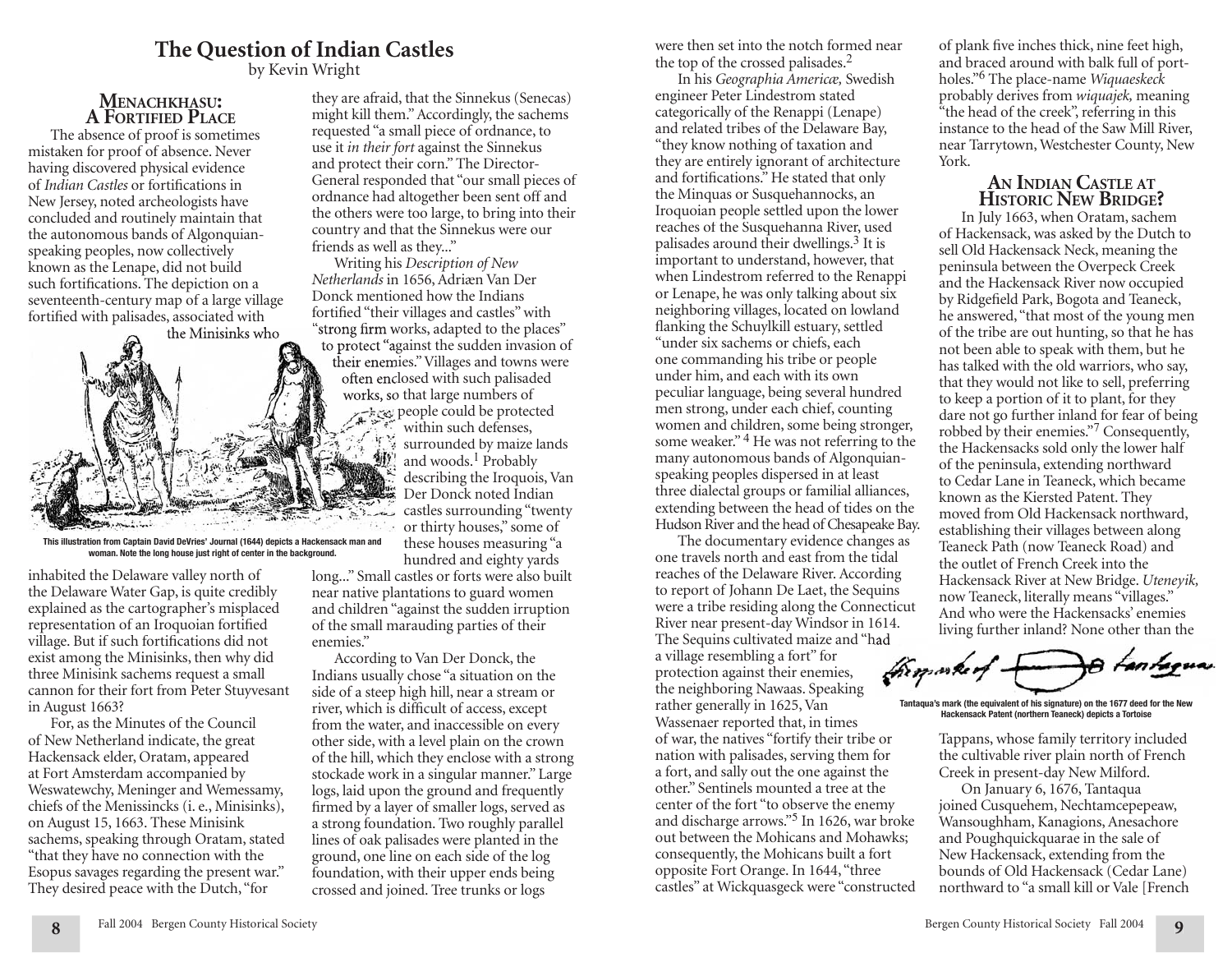#### continued from page 9

— called the Indian Castle" to Laurence Andriessen (Van Boskerk) & Company. This is a rare reference to a palisaded Lenape fortification, or "castle" in New Jersey. It apparently stood above the Hackensack River in "the Great Indian Field" somewhere south of French Creek at New Bridge.

An upper sandy terrace, overlooking the cove of the Hackensack River, would match Van Der Donck's description of an ideal site for a defensive works, being the "level plain on the crown of the hill," situated "on the side of a steep high hill, near a stream or river…which they enclose with a strong stockade work in a singular manner."

# **TANTAQUA AND THE LENAPE STORY OF GENESIS**

Tantaqua was the last great elder or headman of the Hackensacks. He was listed as a native owner of lands surrounding the tidal estuary of the Hackensack River, from Newark Bay northward to New Bridge, in various deeds dated July 1668, February 1672, January 1676, September 1677, and November 1686. He was listed as a Sackamaker (headman) of the Hackensacks in April 1678. After selling the northern part of Teaneck (then known as New Hackensack) in 1677, he and his kinfolk moved westward across the Hackensack River. His last known residence was on the ground where the Steuben House now stands, which was called Tantaquas Plain in the 1680s. Coles Brook, which enters the Hackensack River immediately south of the Steuben House, was originally called Tantaquas Brook.

According to a journal that he kept of his travels through the Middle Atlantic colonies in 1679-80, Jasper Danckærts, a Labadist missionary, met an old Hackensack sachem named Tantaqua at Danckærts' lodging in Manhattan. He described him as "a man about eighty years of age, whom our people called Jasper, who lived at Ahakinsack [Hackensack] or at Ackinon [Acquackanonck]." He was the brother of a sakemaker and was accompanied by a young man identified as

**10**

a sakemaker's son. Danckærts' landlords related that "when they lived on Long Island, it was once a very dear time; no provisions could be obtained, and they suffered great want, so that they were reduced to the last extremity; that God the Lord then raised up this Indian, who went out fishing daily in order to bring fish to them every day when he caught a good mess, which he always did." Possessing a "great affection for him," they gave him the name Jasper and considered him their "nitap, that is, my great friend." Reportedly, "he sometimes got drunk…" In the Sanhican Lenape dialect, "tinteywe" means fire.

In October 1679, Tantaqua explained to Jasper Danckærts a seemingly godless act of creation, taking a piece of charcoal from the fire and drawing upon the floor:

He first drew a circle, a little oval, to which he made four paws or feet, a head and a tail. "This," said he, "is a tortoise, lying in the water around it," and he moved his hand round the figure, continuing,

"This was or is all water, and so at first was the world or the earth, when the tortoise gradually raised its round back up high, and the water ran off of it, and thus the earth became dry." He then took a little straw and placed it on end in the middle of the figure, and proceeded, "The earth was now dry, and there grew a tree in the middle of the earth, and the root of this tree sent forth a sprout beside it and there grew upon it a man, who was the first male. This man was then alone, and would have remained alone; but the tree bent over until its top touched the earth, and there shot therein another root, from which came forth another sprout, and there grew upon it the woman, and from these two are all men produced."

<sup>1</sup>Van Der Donck, *Description,* p. 81 <sup>2</sup>Van Der Donck, *Description,* pp. 80-81 <sup>3</sup>Lindeström, Peter, *Geographia Americæ,* (Philadelphia: The Swedish Colonial Society, 1925), p. 206; 241 <sup>4</sup>Lindeström, Peter, *Geographia Americæ*, pp. 170-171 <sup>5</sup>Wassenaer, *Historisch Verhæl,* NNN, p. 80 <sup>6</sup>*Journal of New Netherland, Journal of New Netherland,* NNN, p. 281 <sup>7</sup> <sup>6</sup>Journal of New Netherland, NNN, p. 281 Since the Tappans were the inland neighbors of the Hackensacks, this reply offers clear evidence that these two bands or affines were not closely affiliated; the Tappans were part of the Minisink superaffine, whereas I suspect the Hackensacks were Sanhicans.

# Creek] adjoining to the Great Indian Field a sakemaker's son. Danckærts' landlords **A CENTURY AGO** by Kevin Wright

On Election Day, November 8, 1904,



Theodore Roosevelt carried Bergen County by 2,657 votes out of 18,269 cast. Republican gubernatorial candidate Edward Caspar Stokes defeated Democrat Charles C. Black.

The Fourth Annual Chrysanthemum Exhibition opened in Trolley Park on the Palisades during the second week of November 1904 with 170 varieties. Superintendent J. M. Hunter, who annually arranged this splendid exhibition, raised 70 varieties.

The first snow fell on Sunday, November 13, 1904. The Delaware, Lackawanna & Western Railroad Company Work commenced work on the erection of new shops at Kingsland at the end of November. The site was cleared for the erection of a paint and coach shop, mill building and power station. A contract was awarded to Nichols Brothers, of Chicago, for construction of an electric transfer table, 70 x 700 feet, to be located between the paint, coach and machine shops.

Boys skating on the upper Hackensack signaled the arrival of cold weather. Others were having the time of their lives catching on to sleighs and stealing a ride. A few days before Christmas, Hackensack stores reported a little better business at this holiday season than for the same time the previous year. The annual Christmas festival of the Cherry Hill Sunday School was held Wednesday evening, December 28th, featuring musical exercises entitled "The Star Of Rejoicing." Superintendent Ralph N. Voorhis welcomed the crowd and Pastor Duryea spoke on the Christmas Star. The young people recited and rendered their parts admirably and a beautiful Christmas tree pleased the eye. Santa Claus came through the window high above the platform and swinging by a rope to the floor, distributed gifts; every scholar and worker was remembered.

By New Year's Day 1905, the old tradition of making New Year's calls

seemed to have gone entirely out of existence. The editor of *The Bergen County Democrat* said of the dying custom: "One hears nothing of it nowadays. For the disappearance of some features of the day everyone should be thankful, but the abandonment of the pleasant custom of calling and renewing acquaintances is to be lamented."

Governor Edward Caspar Stokes was inaugurated Tuesday, January 17, 1905, in the Trenton Opera House. A blizzard struck Wednesday and Thursday, January 25th and 26th, delaying business and railroad travel considerably and leaving snow several feet deep. Milk trains failed to show for several days.

The first passenger trolley car over the Palisades Park branch of the Hudson River Line ran February 9, 1905, but the road was by no means complete and was opened simply to comply with the terms of the franchise. The birthdays of Washington and Lincoln were observed in public schools.

The Public Service Corporation leased the Gas & Electric Company of Bergen County on March 1, 1905. After a few springlike days in the third week of March, the Hackensack river shed its heavy winter coat of ice and local net fishermen began the conquest of the famous Hackensack smelt and its less aristocratic, but very palatable relative, the sucker. The latter was growing in popularity with fin-eaters who formerly had despised him.

Consequently, large catches of suckers from the Hackensack River found a ready market in New York at about 12¢ per pound. The late arrival of spring

> weather delayed the advance guard of the smelt by about a week, but there were reports of fishermen capturing small masses of these delicious pan fish on Saturday, March 18th.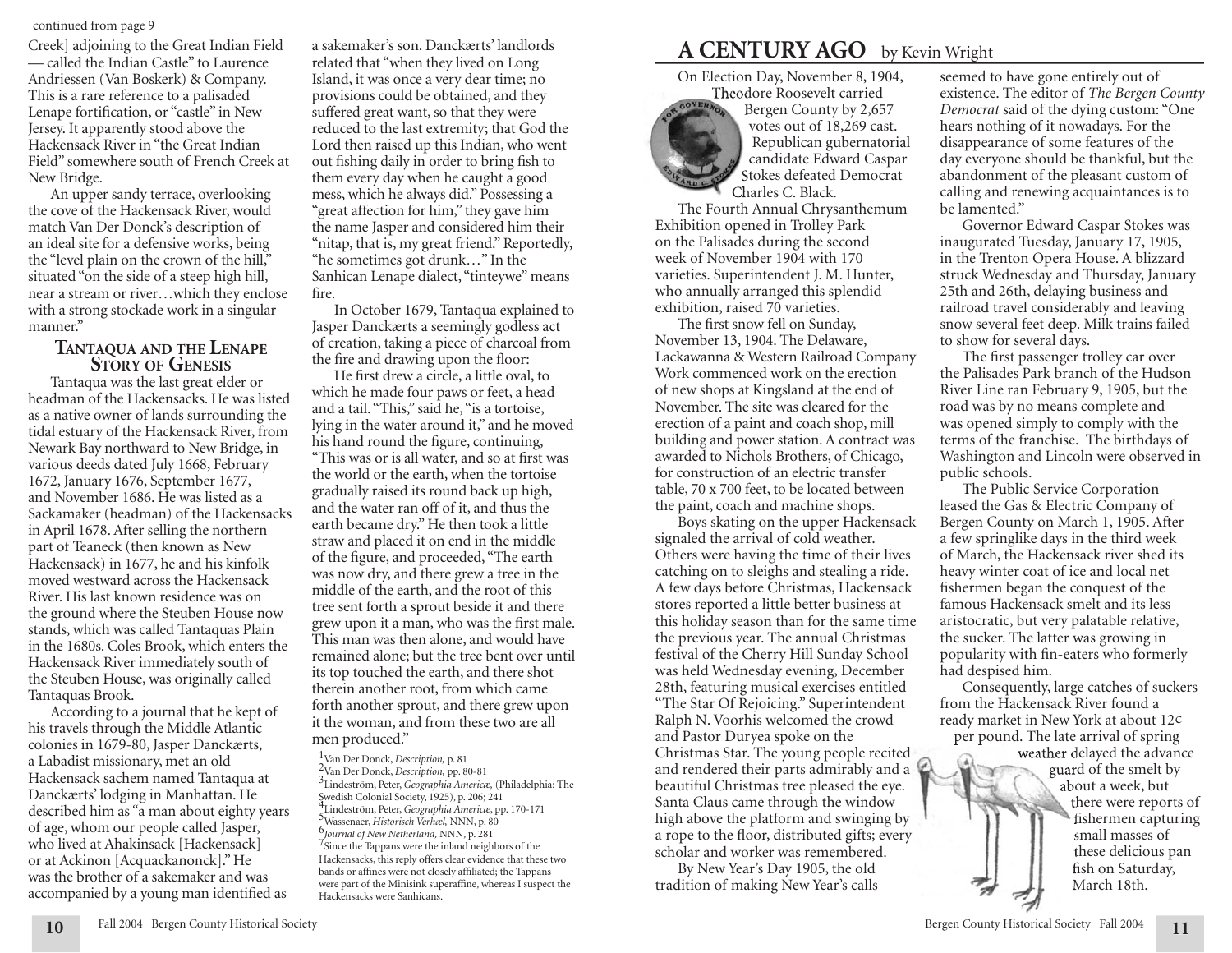# **The Public History of the Franklin Lakes Nike Base NY 93/94.**

# by Jack Goudsward

 With the advent of the Cold War and the preconceived threat of waves of Soviet bombers attacking the Continental United States the Nike Weapon Systems were conceived and deployed.

The following was taken from local newspapers and deals with what the public learned about the base during its 15 years of operation. This also shows how the base tried to fit in and become part of the community.

Early in 1954 Army representatives and engineers began making surveys and asking landowners the value of their land and would they be willing to sell. This started a large protest against "An Instillation in Mahwah". Telegrams were sent to the Department of Defense, Rep. Widnall, State Senators, The Board of Chosen Freeholders and Bergen Park Commission condemning the installation.

The land under consideration was located in Darlington and Franklin Lakes. The surveys were centered on the high ground of Phelps Road in Franklin Lakes. The Darlington land was partly owned by the County and Immaculate Conception Seminary. Richard and William Gass along with Edward C. May owned the Franklin Lakes property. There was also the public fear that the base would be dangerous and would adversely affect land values and would ruin the parkland. At that time the army said it would require 20-30 acres for the base that would be garrisoned 24 hours a day by 40 men. (*Wyckoff News* March 25,1954)

A few weeks later it was announced that after a closed door meeting with the Army the Freeholders started "Condemnation Proceedings to acquire a section of County-owned Park land in Mahwah for the installation of a guided missile station for the defense of the Metropolitan Area." Of the 14 acres of parkland acquired only about 3 acres will be used for the installation. The rest of the

**12**

land will be opened to restricted public use in accordance with Army regulations. The army also said that it would probably require 100 acres for the installation.

The Army also put out for bid a construction contract to build the base. The base would consist of a Launching Area and Control Area. The launching area would include of a Guided Missile Magazine, Fuel Storage and Maintenance Facilities. The Control Area will handle Radar-to track aircraft and equipment to coordinate the Nike Missiles. Tandy and Allen Construction Co. of Hackensack won the contract with a bid of \$517,500. The contract called for the construction of storage magazines, launching platforms, roads, water system and a power plant. The launch area is located near the property of the Immaculate Conception Seminary in Darlington. While the Radar Installation was located 1000 feet south of the land partially owned by Edward C. May. The Army reported that it took over a year to find an area that "Would cause least disturbance to the Community and fit the defense plan for the Metropolitan Region." They also announced that eightyseven men would be stationed at the base. (*Wyckoff News* May 13- June-20-August 12, 1954)

As 1955 arrived the Army started to make inroads into the Community. This started off with a talk at the Franklin Lakes Republican Club. A Guided Missile expert from the First Army Anti-Aircraft Regional Command spoke at the meeting. He was obtained through the cooperation of Capt. L. DeVanzo of the Army.

The speaker stressed several topics. The first was that the missiles would only be fired when an enemy is approaching. Second, that the missile would not be shooting down bombers with atomic bombs overhead. The missile is designed to target bombers before they reach their target. He gave guarded information on

how the missile works in conjunction with the radar. The expert explained that the missile explodes on impact or when it reaches lethal proximity. Information was also disclosed that the Nike has an Atomic warhead capable of destroying all aircraft within a half-mile or more of the missile. He went on to describe the control site. It included a combination Barracks and Bachelors Officers Quarters, Administration Building and a Mess Hall. All are one story above ground and made of concrete. The Launch Area contains a combination Barracks and Bachelors Officers Quarters, Missile Assembly and Test Building and a Generator Building for Emergency Power. Three underground chambers that are 28 feet deep, 52 feet long and 28 feet wide for the storage of the Nike. Two will be on racks on the surface while the third is on elevators to bring the missiles to the surface. (*Wyckoff News* March 3 - April 7, 1955)

Near the end of 1955 10 soldiers arrived at the under construction Franklin Lakes Base. They were lead by S/Sgt William Shoemaker. He came with a Medic, one Corp., one Pvt. 1st Class, and six Pvts. They were under the command of Capt. Herbert Anthony. At the time the Military designation of "A" Battery of the 43rd AAA Missile Battalion (NIKE) was given to the base.

(*Wyckoff News* September 22, 1955) Capt. Herbert L. Anthony was born Sept. 4, 1923 in Berlin N.Y. He went to school in Sidney N.Y. He entered the Army in January 1942 and served in the 386 AAA A.W. BN. at Camp Edwards, Mass. He participated in the Louisiana maneuvers and shipped over seas in January 1944 to England. He participated in the invasion of Normandy and on into Germany. All this was accomplished as an Enlisted man. He received the Bronze Star in World War 2 along with Purple Heart and the Croix De Guerre from France. He was commissioned a 2nd Lieutenant on Sept. 23, 1949 at fort Riley, Kansas and then promoted to 1<sup>st</sup> Lieutenant Jan. 1951 in England while with the 4<sup>th</sup> AAA A.W. BN. Then on July 8, 1954 he was promoted to Captain.

Capt. Anthony was the guest speaker at the Franklin Lakes Memorial Day exercises of 1956. His last public appearance was when he addressed the local PTA. He talked about the development of the Nike Missile and then showed a short film dealing with the missile system.

The public too reached out to the men at the base. The Wyckoff Post #83 of the American Legion hosted a dinner and dance at the St. Elizabeth's Auditorium. The high point of the year was the first public open house at the base. Tours of 20 people were lead by Sgt. Clifford Day. It was announced at that time the base would be opened to the public and on the third Sunday of the month from 2 PM to 4 PM. Visitors could bring cameras if they wanted. At this time the base was in full operation and armed with the Nike Ajax missile. The base was under the command of Capt. William L. Sullivan. (*Wyckoff News* December 20 - December 27,1956)

Capt. W.E. Sullivan was born in Massachusetts. He entered the Army in Jan. 1941 and served in the European Theater in World War 2. He returned to Civilian life in 1945 and was recalled for the Korean Conflict on 1951. He served at B Battery at Packanack Lake, N.J. He then was given Command of the Franklin Lakes base. Capt. Sullivan attended the 1957 Franklin lakes Memorial Day Services as principal speaker along with a Color Guard from the base.

(*Wyckoff News* June 8, 1957)

In May of 1957 the dental Bus arrived at the base. This allowed the stationed personal to attend to their dental needs. Before the arrival the personal had to travel to West Point for treatment.

(*Wyckoff News* May 23, 1957)

The Officers were not the only ones to have contact with the public. Early in 1958 Gary E. Leebeck, a 24 year old stationed at the base, appeared before Magistrate A. Edward Hook. He fined the soldier \$25.00 and \$5.00 cost of court for driving with an improper registration and suspended the fine and leveled a \$3.00 cost of court an a careless driving charge. The Careless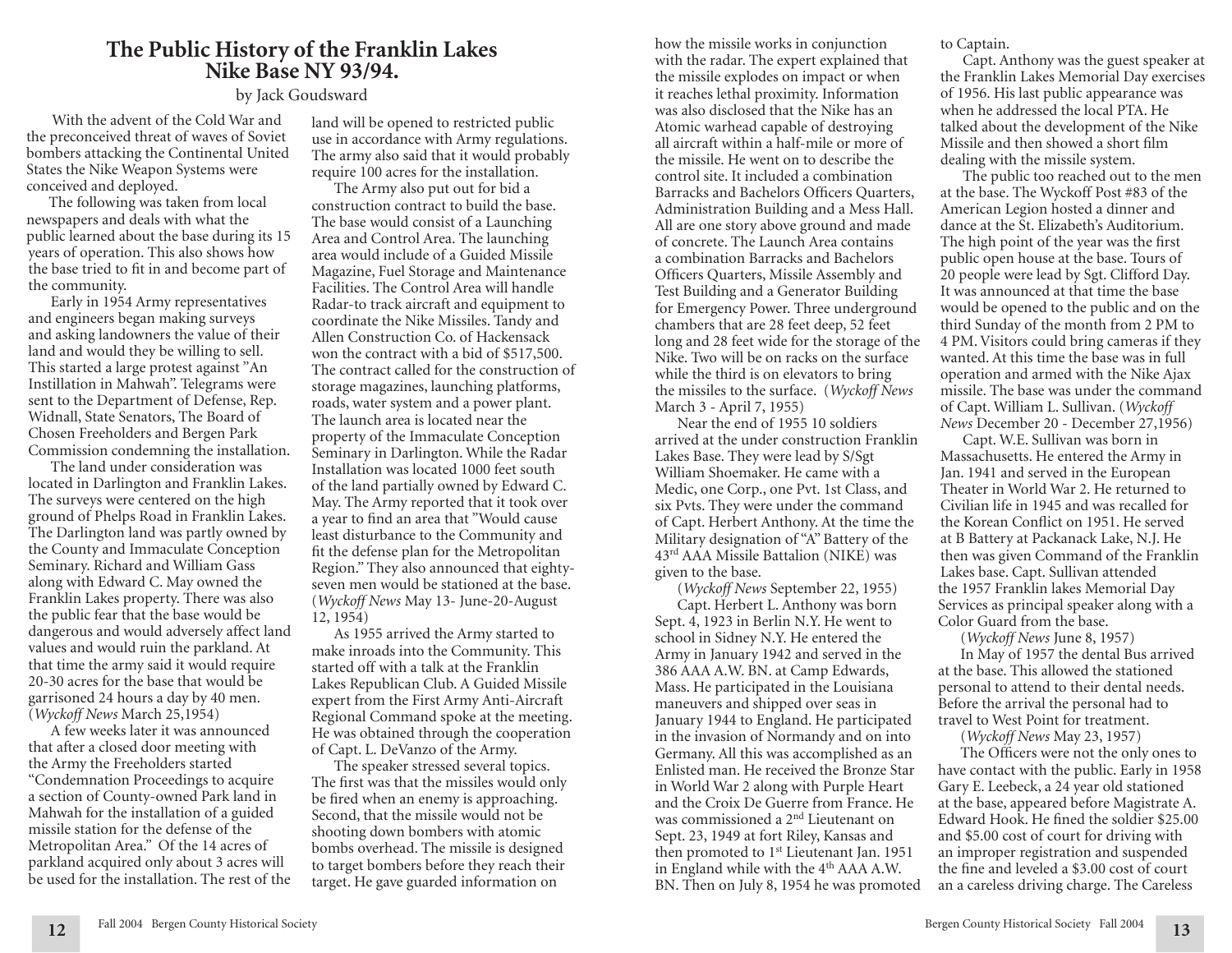driving Summons was issued by Ptl. John Bockhorn because Leebeck knocked down road and street signs at Circle Avenue and Pulis Ave. Leebeck a native of Wisconsin, stated that he was going too fast to make the curve and another soldier in the front seat fell against him causing him to lose control. (*Wyckoff News* March 6, 1958)

This was not the only incident to involve the soldiers and the law. This incident involved James E. Roberts, 20 of Backler Road Liverpool N.Y. He escaped unhurt after hitting a Utility pole at 216 Darlington Road in Ramsey. Ptl. John Alberse sighted him for driving as fast as 70 miles an hour, blowing a tire and skidding 175 feet then hitting the pole. (Wyckoff News September 9, 1958)

The local Government also took an active interest in the base. A safety inspection involving Civil and Military officials, as well as then Franklin Lakes Mayor John I. DeKorte, reviewed the precautions at the base. This was in response to the explosion of 8 Nike Missiles at Leonardo Base that claimed 10 lives in Middletown Township in Monmouth N.J. They were assured that this could not happen at this base. (*Wyckoff News* May 29, 1958)

In 1959 the base started to upgrade the installation with the Nike Hercules Missile. The missile equipment arrived by rail and off loaded by crane at a siding at the Susquehanna Station in Wyckoff N.J. and trucked to the base. The main missile components were shipped to Campgaw Station and convoyed under guard to the base. (*Wyckoff News* April 30, 1959)

The 1960 Memorial Day Parade was a high point for the Base. The soldiers attending the parade brought with them a Nike Ajax on its transporter. After the function a public viewing of the missile was held. At the display it was stated that the Hercules Missile in now at the base and is 4 times the size of the Ajax. From 1961 to 1968 a rifle Squad always participated in the parade. Upon arriving at the memorial they would take part in the firing of the salute to the fallen.

(*Wyckoff News* June 2,1960, June

8,1961, May 29-June 6, 1962, May 4, 1964, June 3, 1965, May 26, 1966, May .29, 1968)

The base continued to do public outreach programs. Capt. Guy DeChandease, now the commander of the base, gave a talk to the Junior Chamber of Commerce of Oakland. He spoke on Civil Defense and showed a film of the Nike Hercules and Zeus Missiles. He then held a question and answer period. (*Wyckoff News* August 3, 1961)

The year 1964 held another high point for the base. It was at this time that  $1<sup>st</sup> Sgt$ . William A. Leonard received his first Oak leaf Cluster to his Army commendation Medal. The citation accompanying the metal stated Sgt. Leonard was commended for unusual professional competence, outstanding leadership ability and exceptional outstanding leadership ability and exceptional resourcefulness resulting in the high state of combat readiness for his unit. Battery Commander Capt. George S. Gregory III presented the award. (*Wyckoff News* July 30, 1964)

In 1968 the base personal were again in the news. This time Ronald McCabe, a solder at the base, lost his license for 90 days for speeding. Ptl. Richard Canova clocked McCabe going 95 miles an hour on Route 208. McCabe paid a \$15 dollar fine and \$5 dollars cost of court.

(*Wyckoff News* May 26, 1966) The base opened to the public for the last time in 1968. On this Memorial Day the public was given a hardy lunch, shown a movie about the Nike and toured the base. Later this year the base was turned over to the New Jersey Air National Guard.

(*Wyckoff News* May 16, 1968, August 22, 1968)

The base closed officially on June 30, 1971. At that time it was the second largest in the country. It was in operation for 15 years. The base land, in Franklin Lakes, for a time reverted temporarily to the General Services Administration. The Mahwah acreage reverted to the county. The personal left and the missiles were removed. After that the base passed into history. (*Wyckoff News* March 11, 1971) In reality the base was more than the

people knew. It was known as NY 93/94 or RAMSEY/DARLINGTON/MAHWAH. It was known as a 'DOUBLE SITE'". That is a site that has six launch sections and twenty-four launchers.

The base was built around the Nike Ajax missile. They had an altitude of 60.000 feet. Later the base was upgraded with the larger Nike Hercules Missile. This missile had an altitude of >100,000 feet. During the bases, modification between May 1958 and May 1959 the base gained an AN/ FPS-71 as an Alternate Battery Acquisition Radar (ABAR). This was used to detect targets at longer ranges attainable with the Nike Hercules. The base also received the Defense Acquisition Radar known as AN/FPA-16. The base also held a command center along with a number of maintenance and support Buildings. All guarded twenty–four hours a day seven days a week.

#### ACKOWLEDGMENTS

 I would like to thank Mark Morgan for his help in the Technological aspects of this paper.

Wyckoff News-1963 May 29, June 6 **REFERENCES** Wyckoff News 1954-Published by the Wyckoff News Wyckoff N.J. March 25, May 13, June 20, August 12 Wyckoff News-1955 March 3, April 7, September 22 Wyckoff News-1956 May 17, November 8, Dec 20, Dec 27 Wyckoff News-1957 May 23, June 6 Wyckoff News-1958 Mar 6, May 29, Sept 4 Wyckoff News- 1959 April 30 Wyckoff News-1960 June 2 Wyckoff News-1961 June 8 Wyckoff News-1962 May 31 Wyckoff News-1964 May 4, July 30 Wyckoff News-1965 June 3 Wyckoff News-1966 May 26 Wyckoff News-1968 May 16, May 29, Aug 22 Wyckoff News-1971 Mar 11

# **Bergen County Historical Society P.O. Box 55, River Edge, NJ 07661 201.343.9492 www.bergencountyhistory.org** Deborah Powell & Kevin Wright, editors & layout

Items for the newsletter may be submitted to D. Powell, Attn: Newsletter at 69 Christie Ave., River Edge, NJ 07661 or emailed to dspowell@optonline.net

continued from page 14

I have several favors to ask. We are looking for someone to handle hospitality at our lecture meetings. We are always looking for docents and general helpers at HNBL to assist with our visitor services. Lifestyles have changed over recent decades and the number of active, participating members has declined. There are never enough hands to do the work and we are grateful for any and every contribution of time and talent. A membership drive is my highest priority. We need your support and value your

membership! **Please spread the word and join our very**  special community of **interest.** Remember, the past cannot speak for itself and cannot save itself. Help us extend the lessons of history to another generation.

I hope to see you soon. Best regards, **Kevin Wright,**

BCHS President **Effigy pipe found in Hackensack in 1871** 

#### continued from page 4

tending a fire and other adventurers. Finally the visitors arrived at the Campbell -Christie tavern and delivered the written news report to the jovial innkeeper, Todd Braisted, who was so overjoyed at the news of an American victory that he ordered a round of hot cider and fresh donuts to the visitors, on the house, no less. Then friend and foe alike joined our visitors to sing rousting tavern songs as we all celebrated. A happy time was had by all. Huzzah!

Our visitors agreed that they had a fine time! This has been the third year that Tina Ishihara has so ably produced and directed the event and all agreed that it has been the best year yet!

Submitted by Louis A. Fallon

**Newsletter printed at Tech Repro, Inc., Hackensack**